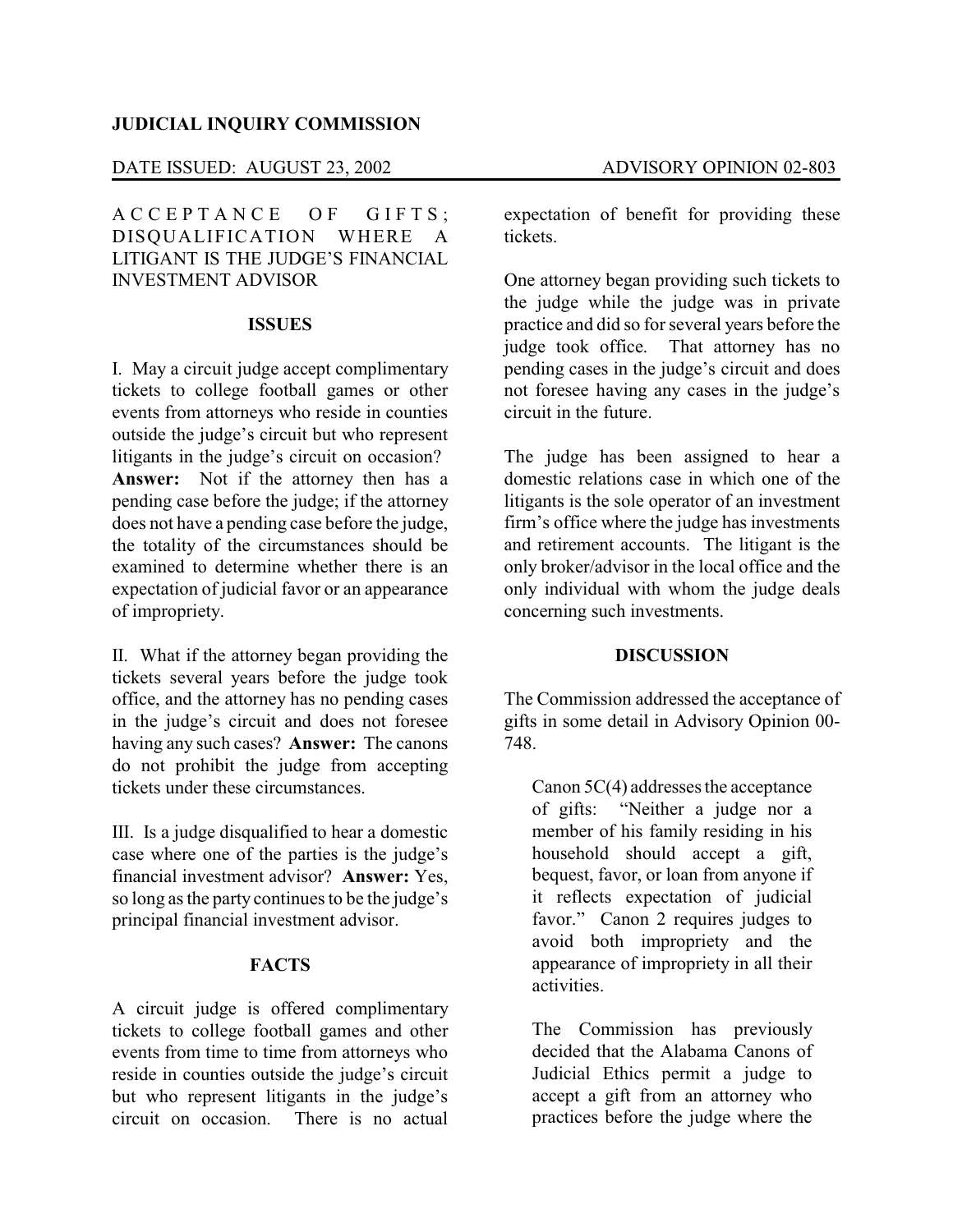gift neither reflects expectation of judicial favor nor otherwise creates the appearance of impropriety. The Commission noted in this regard that judges and their families may accept "ordinary social hospitality." The Commission held that, in deciding whether or not to accept a gift, a judge should consider the nature of the gift as well as the circumstances under which and the time when the gift is being given. Advisory Opinions 94- 514 and 94-518.

In Advisory Opinion 94-514, the Commission indicated that one circumstance that might very well make acceptance of a gift inappropriate would be that the attorney had a case pending before the judge at the time the gift was offered. As an example, the Commission stated that a gift of a smoked turkey at Christmas may not violate any canon, but a gift of the same turkey on another date by an attorneywith a case pending before the judge may very well have the appearance of an attempted bribe or an attempt to curry the judge's favor.

In Advisory Opinion 94-518, the Commission concluded that a judge could not accept a donation or loan of computer equipment to the individual judge from a litigant or attorney presently appearing in the judge's court as this would create an appearance of impropriety, causing disqualification of the judge. In *Adams v. Commission on Judicial Performance*, 882 P.2d 358, 379 (Cal.

1994), the California Supreme Court stated that "a judge's . . . knowing acceptance of favors or benefits having a substantial monetary value from a litigant or attorney whose case presently is pending before the court is inherently corruptive, suggesting improper use of the prestige of office."

A judge should carefully scrutinize any gift from a litigant or an attorney with a case presently pending in the judge's court, and should always consider whether the value or nature of an offered gift will create an appearance of impropriety or reflect adversely upon the integrity of the judiciary.

In general, judges should be wary of gifts and should exercise prudence when determining whether a gift is acceptable. There may be gifts of such magnitude or nature that acceptance by a judge would diminish the integrity of the judiciary. Any gift which has the appearance of currying influence with a judge or which casts doubt upon a judge's integrity under Canon 1 or a judge's independence under Canon 2 is inappropriate for a judge to accept.

Ohio Board of Commissioners on Grievances and Discipline, Opinion 98-10.

Advisory Opinion 00-748.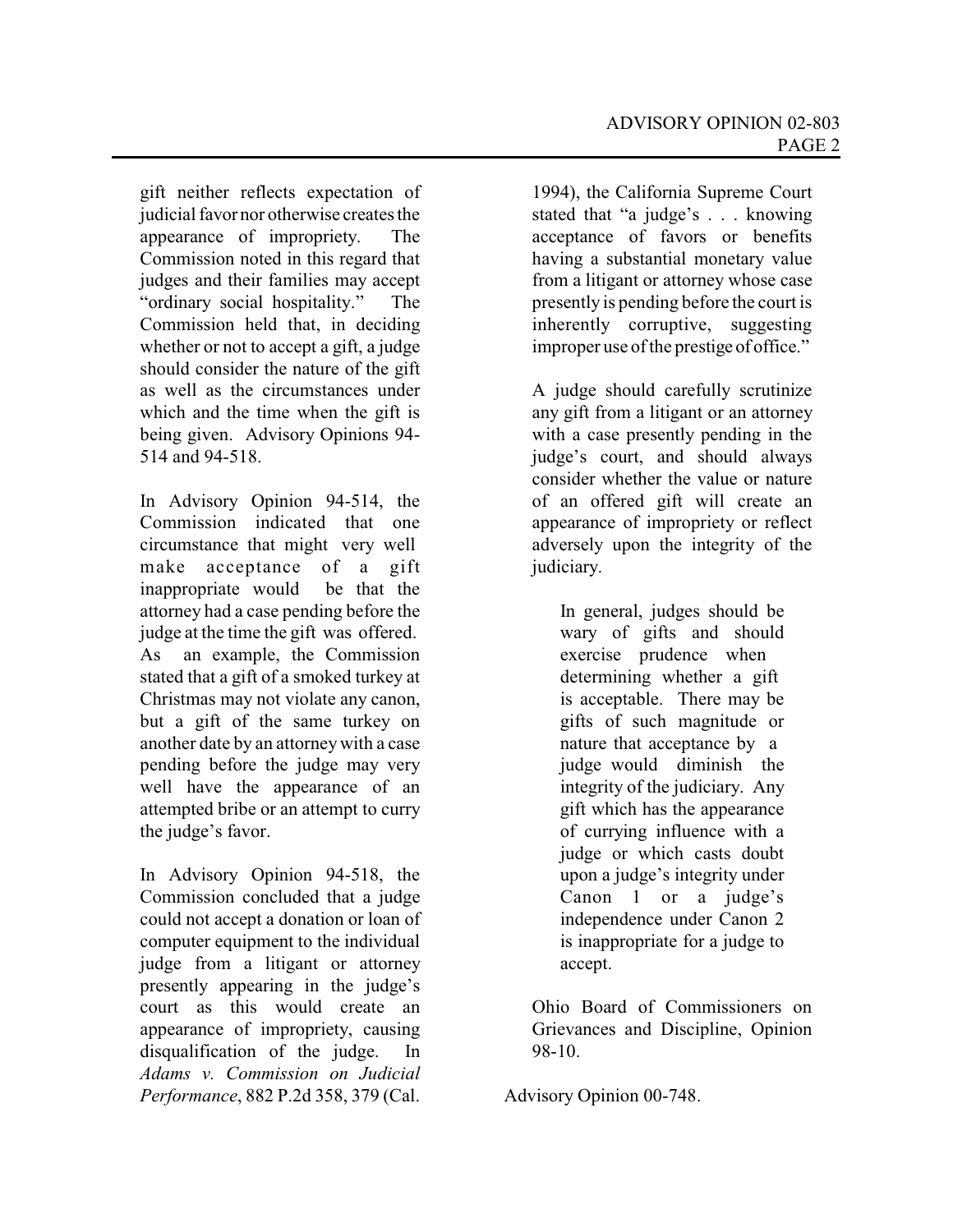The Commission is of the opinion that a judge should not accept a gift of a ticket to a college football game from an attorney who presently has a case pending before the judge. The Commission believes that when an attorney currently has a case pending before the judge, the gift of such a ticket creates an appearance of impropriety, whether or not the attorney actually has an expectation of judicial favor in return for the gift.

If a judge is offered a complimentary ticket to a college football game from an attorney who does not currently have a case pending before the judge, the propriety of accepting will turn on an evaluation of all of the attendant circumstances. Factors the judge should consider include how frequently the attorney has cases before the judge, the monetary value involved, and whether the judge has been singled out as a recipient due to his judicial position.

The Commission conducted a similar analysis in Advisory Opinion 00-748 and concluded that there was no expectation of judicial favor or appearance of impropriety in a district judge accepting an invitation from a bank to attend an annual outing to a dinner and college basketball game to which dozens of public officials, church and community leaders, and friends of the bank also were invited where the bank had no pending cases in the judge's court and was not a frequent litigator in the judge's court.

The Commission finds no expectation of judicial favor and no appearance of impropriety where the attorney offering the tickets has no pending cases in the judge's circuit, does not foresee having any such cases, and has been giving tickets to the judge for years, since before he became a judge.

Disqualification issues such as that presented by the inquiring judge's third question are governed by Canon 3C. Canon 3C(1) provides generally that a judge should disqualify himself in any proceeding in which his "impartiality might reasonably be questioned." Several specific instances in which disqualification is required are listed in subsections of the canon. The first subsection includes cases in which the judge has a personal bias or prejudice concerning a party or personal knowledge of disputed evidentiary facts. Canon  $3C(1)(a)$ . The Commission assumes the inquiring judge has no bias or prejudice concerning a party in the subject case, nor any personal knowledge of disputed evidentiary facts.

Since none of the other subsections of Canon  $3C(1)$  potentially apply, the question is whether the judge's impartiality could reasonably be questioned under the stated facts. The test under Canon 3C(1) is: "Would a person of ordinary prudence in the judge's position knowing all of the facts known to the judge find that there is a reasonable basis for questioning the judge's impartiality?" *In re Sheffield*, 465 So.2d 350, 356 (Ala. 1984). The question under Canon 3C(1) is not whether the judge is impartial in fact, but rather whether another person, knowing all of the circumstances, might reasonably question the judge's impartiality. *Ex parte Duncan*, 638 So.2d 1332, 1334 (Ala. 1994).

The Commission has not previously considered a situation in which a party is a financial advisor to a judge to the degree indicated. In Advisory Opinion 76-3, the judge and a party were in an investment club together. In Advisory Opinion 95-557, the judge's spouse occasionally obtained